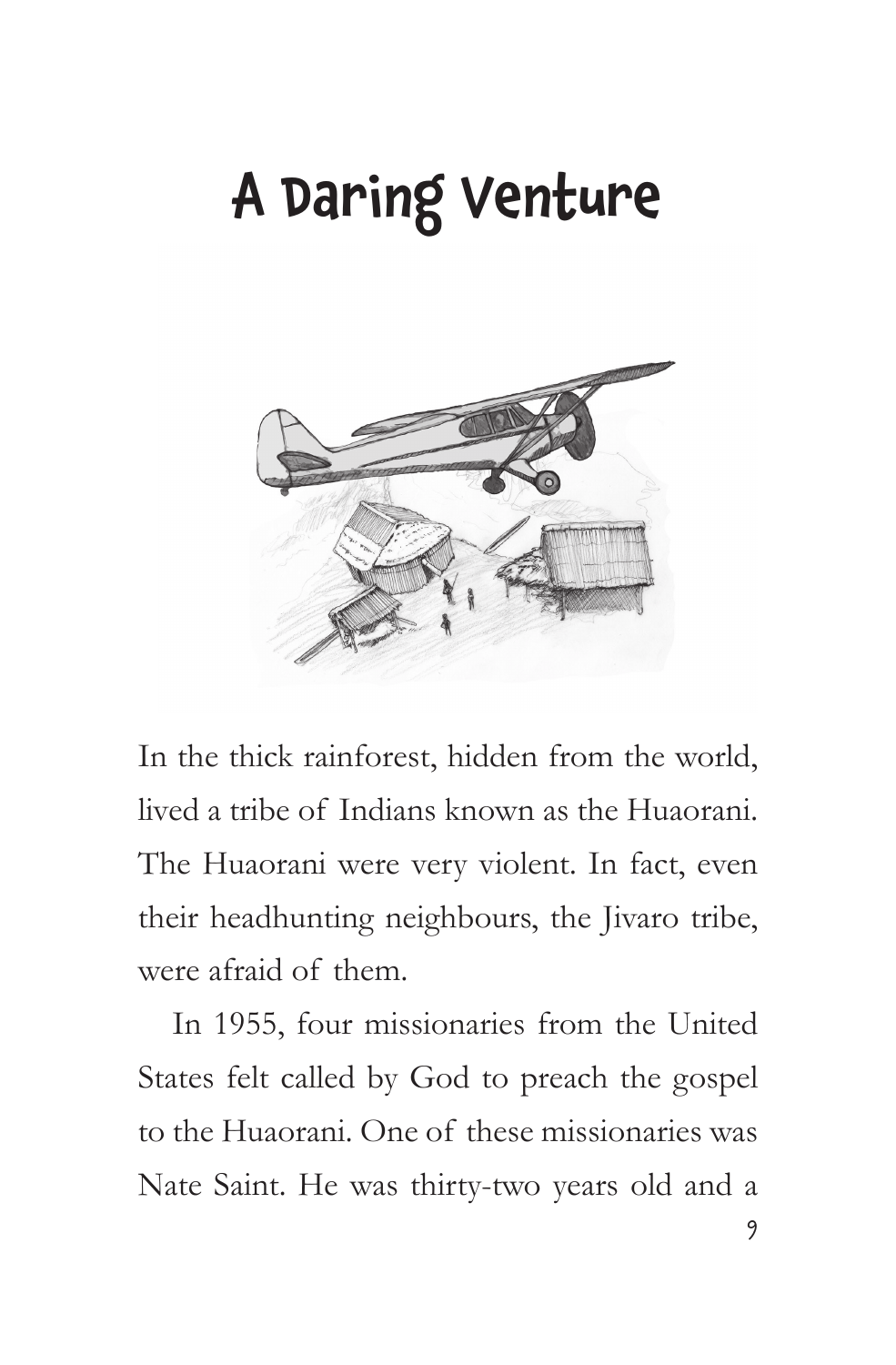pilot. Having learned to fly in high school, Nate flew during World War II. Now, he had joined the Missionary Aviation Fellowship and it was his job to fly medicine, mail, and other supplies to missionaries.

By scouting the area in his plane, Nate discovered a Huaorani settlement only fifteen minutes from the mission station. Nate and three other missionaries began to plan a way to reach the Huaorani. It would be very secretive because if the outside world found out and tried to gain access to the tribe, it would ruin everything. The outsiders would be killed and the missionaries would never be able to contact the natives. As it was, the only person who could help them was a Huaorani girl who had left the tribe and was living with Nate's sister, Rachel.

Nate found that if he flew over the Huaorani village in a tight circle, he could then lower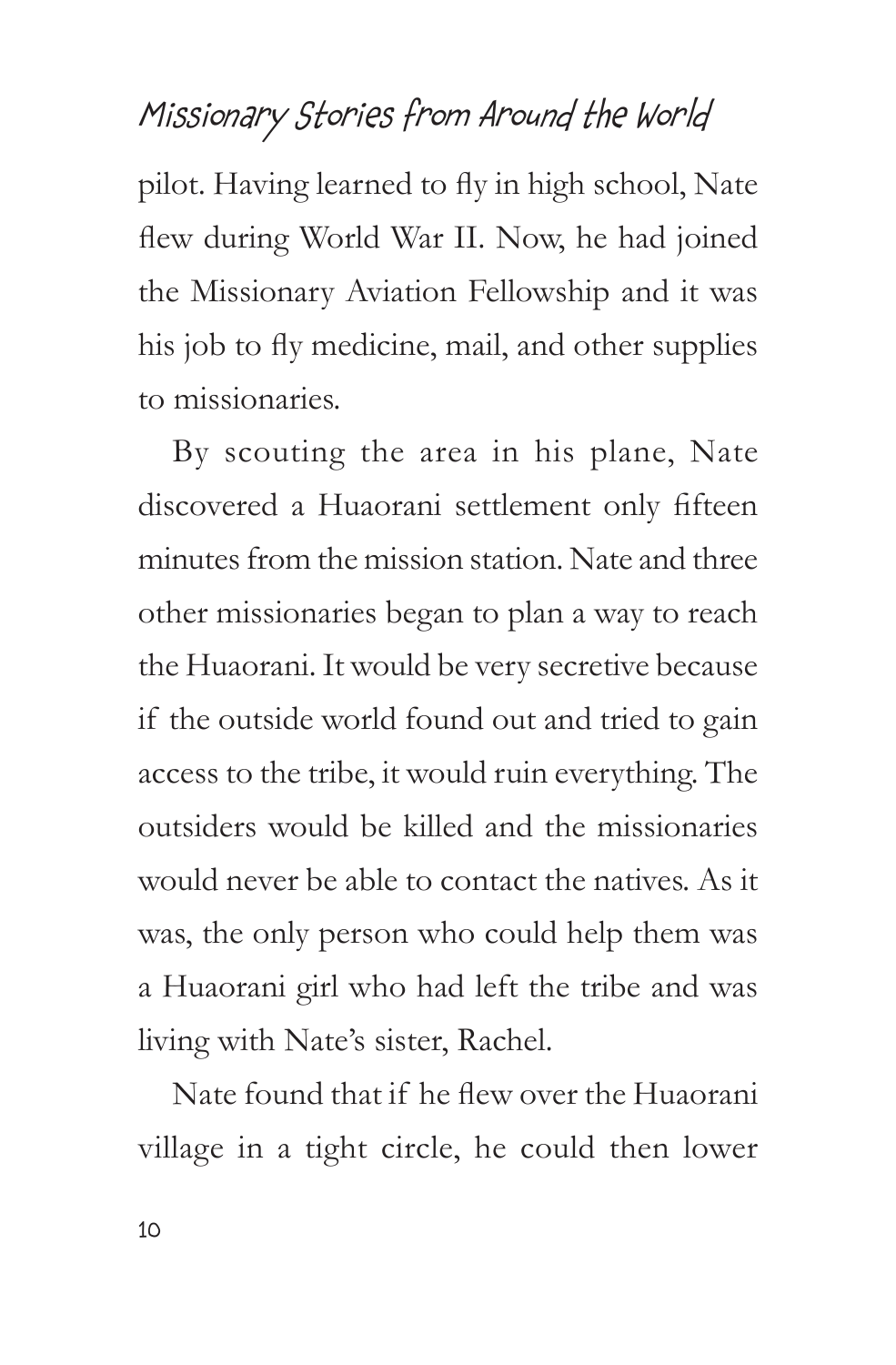### A Daring Adventure

gifts and keep them almost perfectly still until the natives had taken the gifts. Then on the fourth night, the missionaries spoke to the Huaorani through a loudspeaker system. It was not long until the natives began bringing gifts to the missionaries – parrots, cooked fish, and wooden combs.

It surely did seem like a real friendship was forming between the Huaorani and the missionaries.

Finally, Nate found a place where he could safely land the small plane. It was a long, sandy beach by the Huaorani village. He would land and leave gifts as a sign of friendship.

One day, Nate landed the plane and along with four other missionaries, made camp. At first, the Huaorani seemed very frightened. Nate flew the plane over their village several times and dropped gifts, then landed again.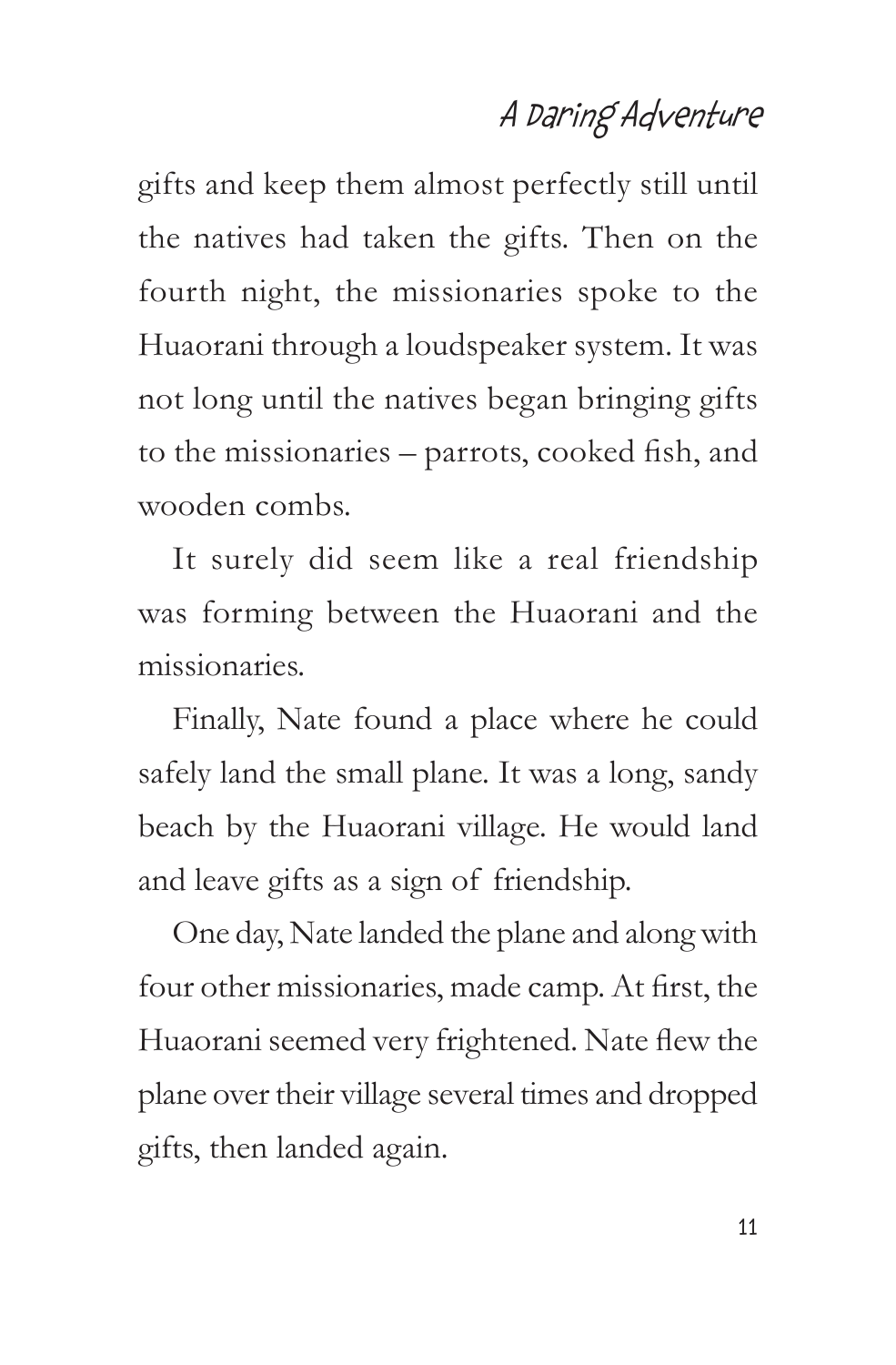Then one man, a woman, and a girl came to their camp. It was Friday afternoon and the visit seemed friendly, but after a few hours they suddenly got up and hurried away. The next day, no one came at all. Nate flew over the village, dropping gifts, which seemed to take away their fears.

However, on the afternoon of January 8, 1956, spears suddenly began to fly and all the missionaries were killed.

There had been a lookout in a tree house and he had sensed no danger, so the attack had come as a complete surprise. More than twenty pilots from the United States immediately offered to come and take Nate's place.

Much later, one of the Huaorani explained why he had helped murder the missionaries. He said they could not understand why white men wanted to be friends, so they became suspicious.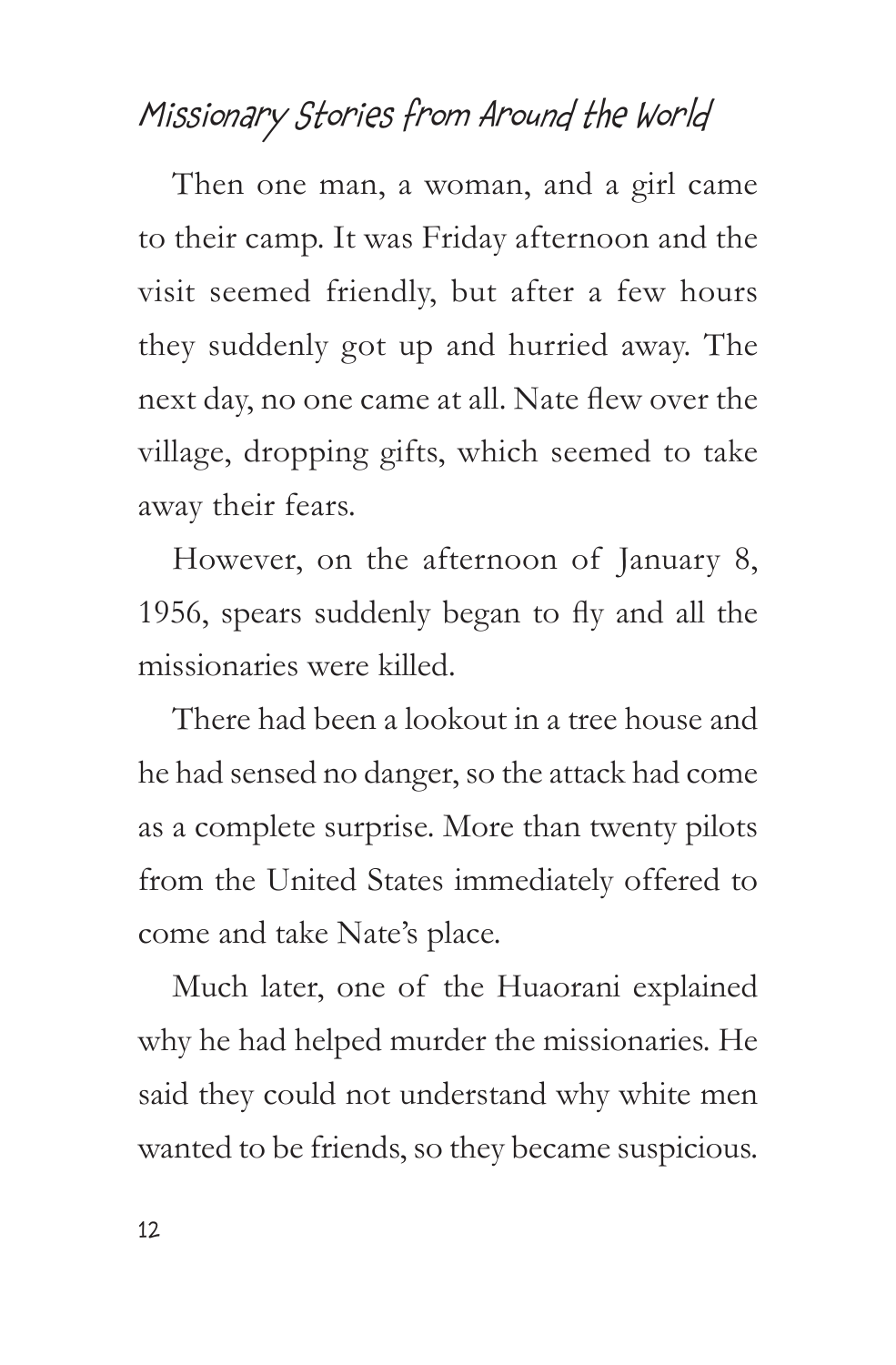#### A Daring Adventure

They did not know how, but in some way they believed it was all a trap. After the killings, they realized their mistake, but of course it was too late. A search party found the missionaries the next day, but there were no signs of a struggle. That is how they knew the attack had been a surprise to the missionaries.

Nate Saint was born in 1923 and always loved to fly. He was martyred in 1956 on January 8, a Sunday afternoon, and was only thirty-three years old.

All the men were buried at the campsite where they had given their lives trying to bring the message of salvation to the tribe of savages.

Why did Nate Saint have to die such an awful death when he was doing something so good and noble? Did it make any kind of sense? We will find out in the next story.

*'Precious in the sight of the LORD is the death of his saints" (Psalm 116:15).*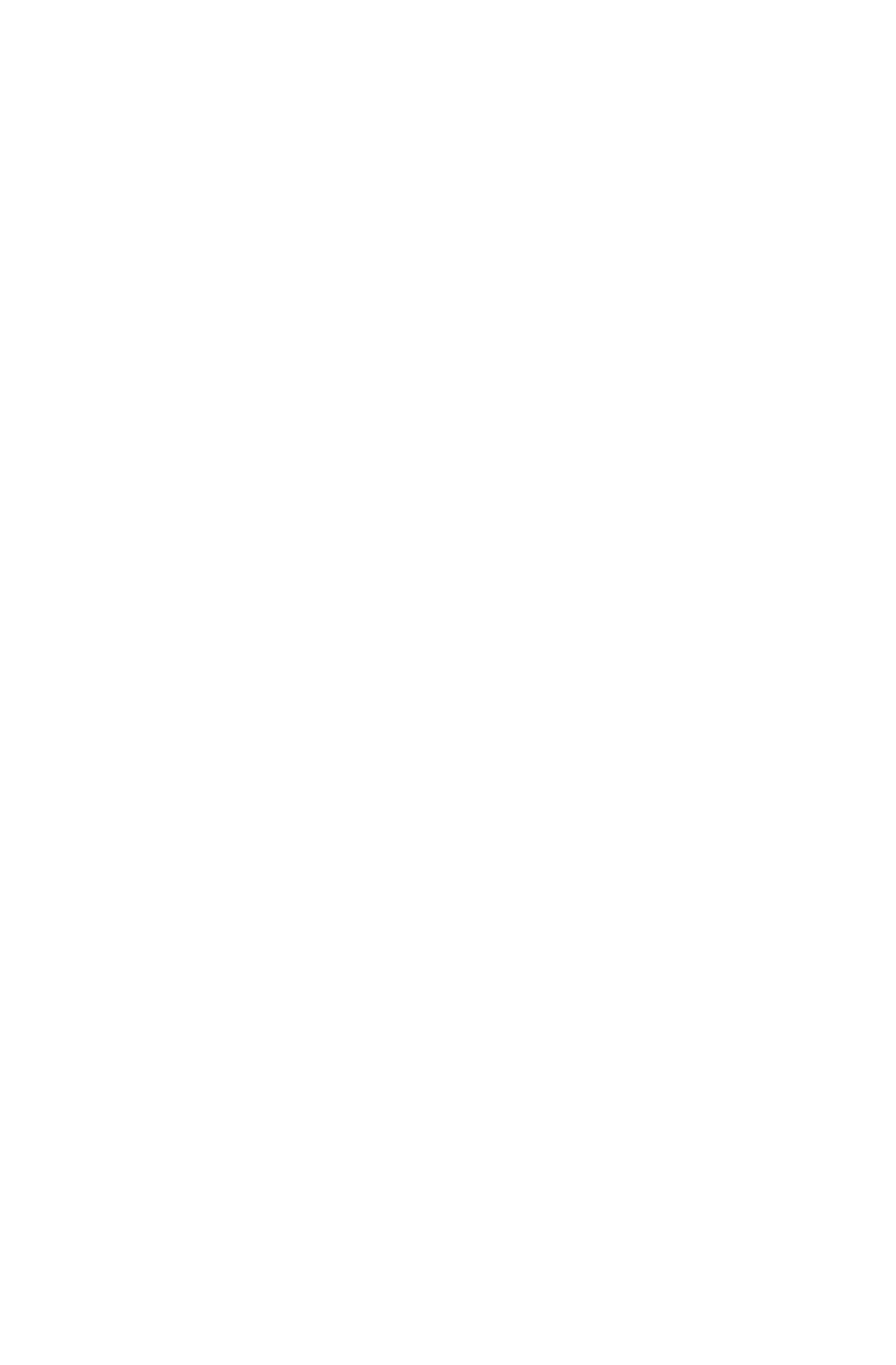

Jim Elliot was one of the five missionaries who was speared to death by the Huaorani tribe. As a tribe they were violent and even inspired fear in the other local tribes people. Some of the other tribes thought they were cannibals.

Jim's wife, Elisabeth, even in her sorrow over her husband's death, loved the Huaorani just because Jim loved them. However, should she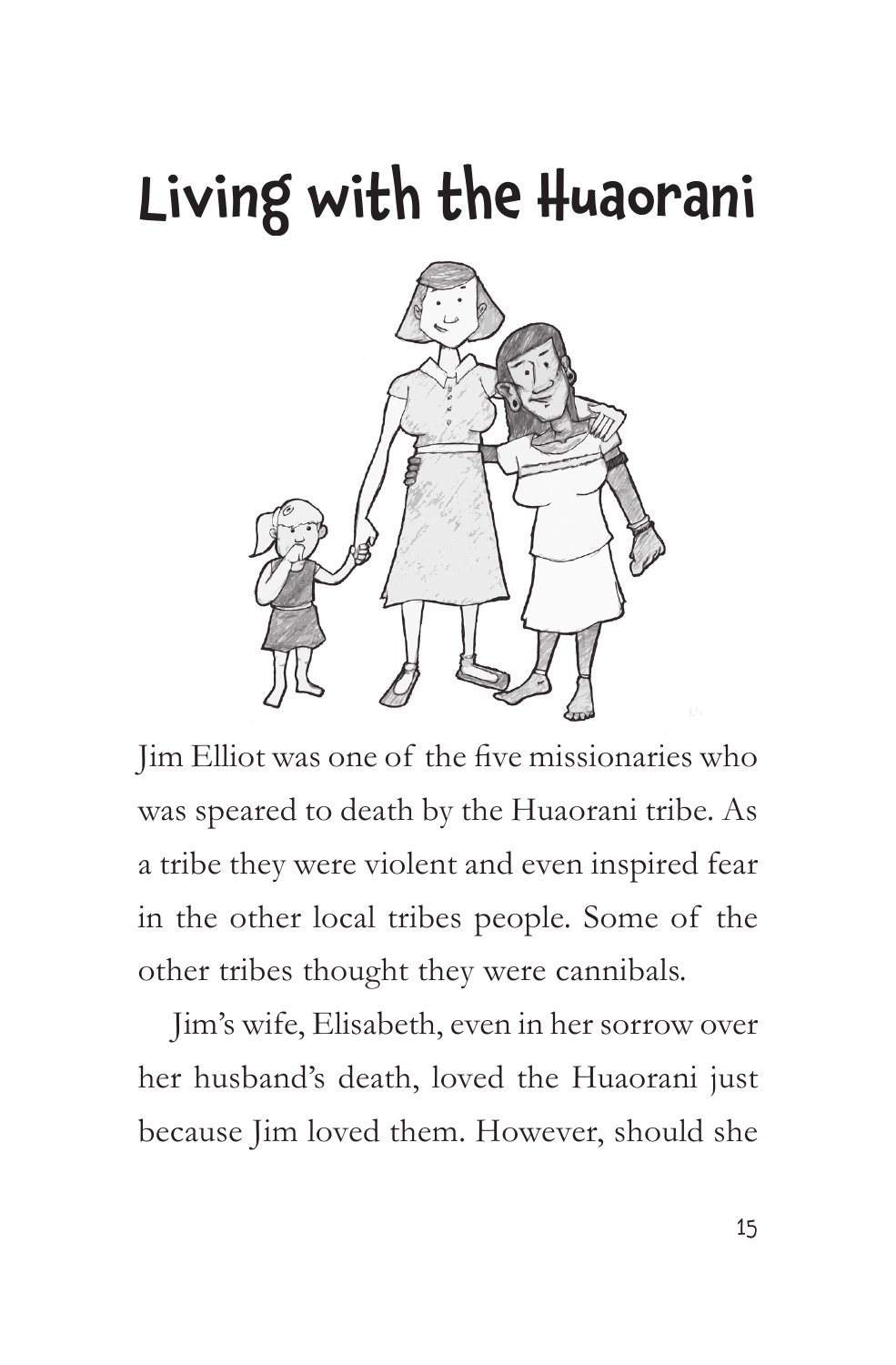risk her life and that of her tiny child, Valerie, to try to carry on the work of trying to reach this tribe with the gospel? She had to be sure that she was following God's will.

She and Jim had been working among the Quichua Indians in a place called Shandia, in Ecuador, for a while. However, it was when she was invited to the home of some friends, that God gave her the answer. Three Huaorani women appeared and she knew she must work among them, even though the danger would be great.

Elisabeth became friends with two of the women. Their names were Mintaka and Mankamu. After a while, they wanted to take her to their Huaorani village. Friends thought she was crazy even to consider such a thing.

Thinking of her husband, Jim, who had been speared by the savages, she asked the women,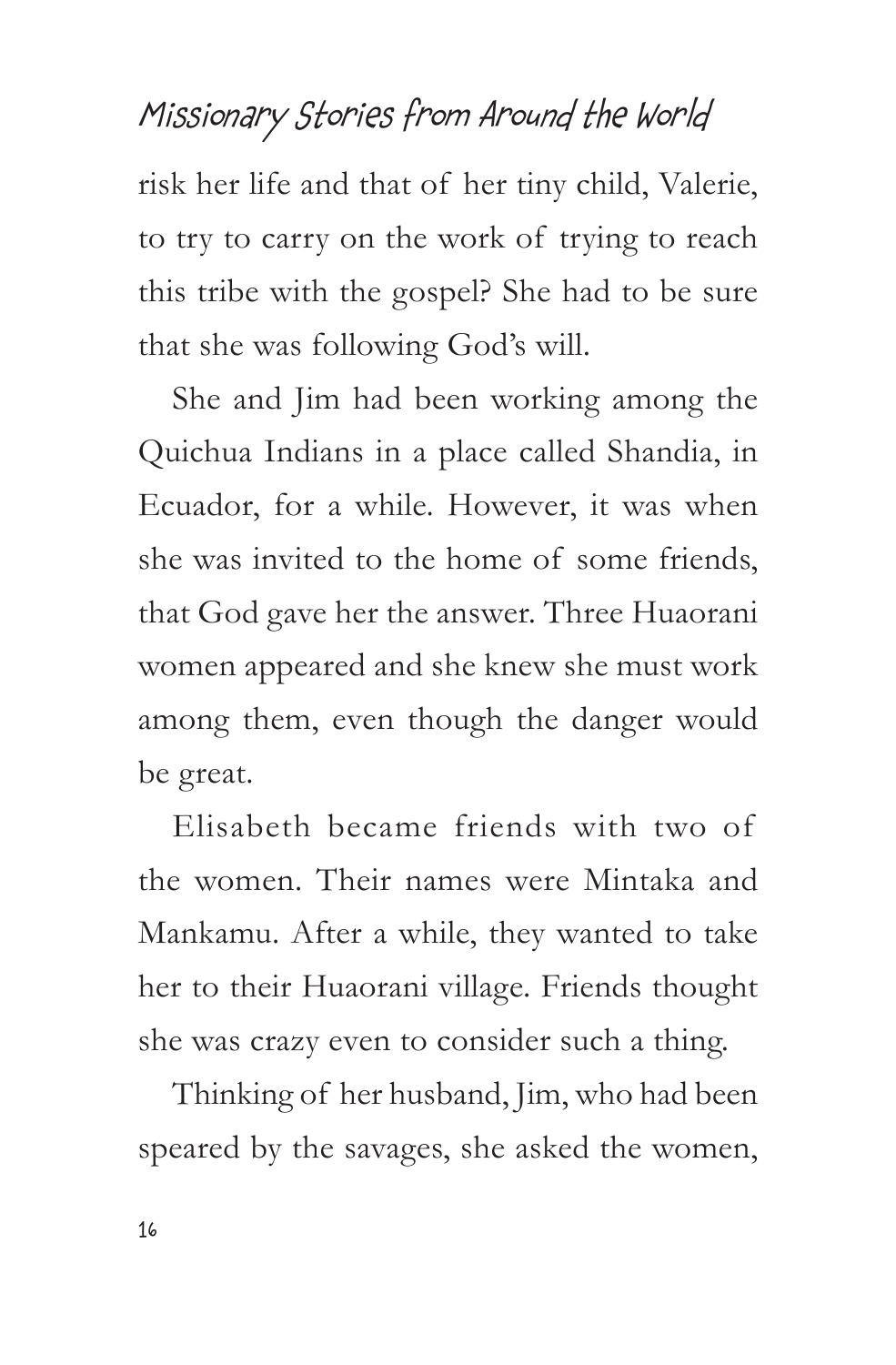"Will they kill us? Will they spear us?" She had to be sure for to her, the word "Huaorani" meant death.

The Huaorani women promised they would not kill them. They would explain to their people that the white people were good and could be trusted.

God gave her several Scriptures to comfort her. One was, *"I do not fear what man can do unto me. The Lord is on my side to help me."*

It was discouraging, though, when they heard that a Quichua man named Honorio had just been speared by the Huaorani. He had eighteen spears in his body and his dog had three.

However, God promised to protect them. They started out, three-year-old Valerie, Rachel Saint (Nate's sister), Elisabeth, and their carriers. Valerie was carried in a little wooden chair. The last of the journey was made by canoe and when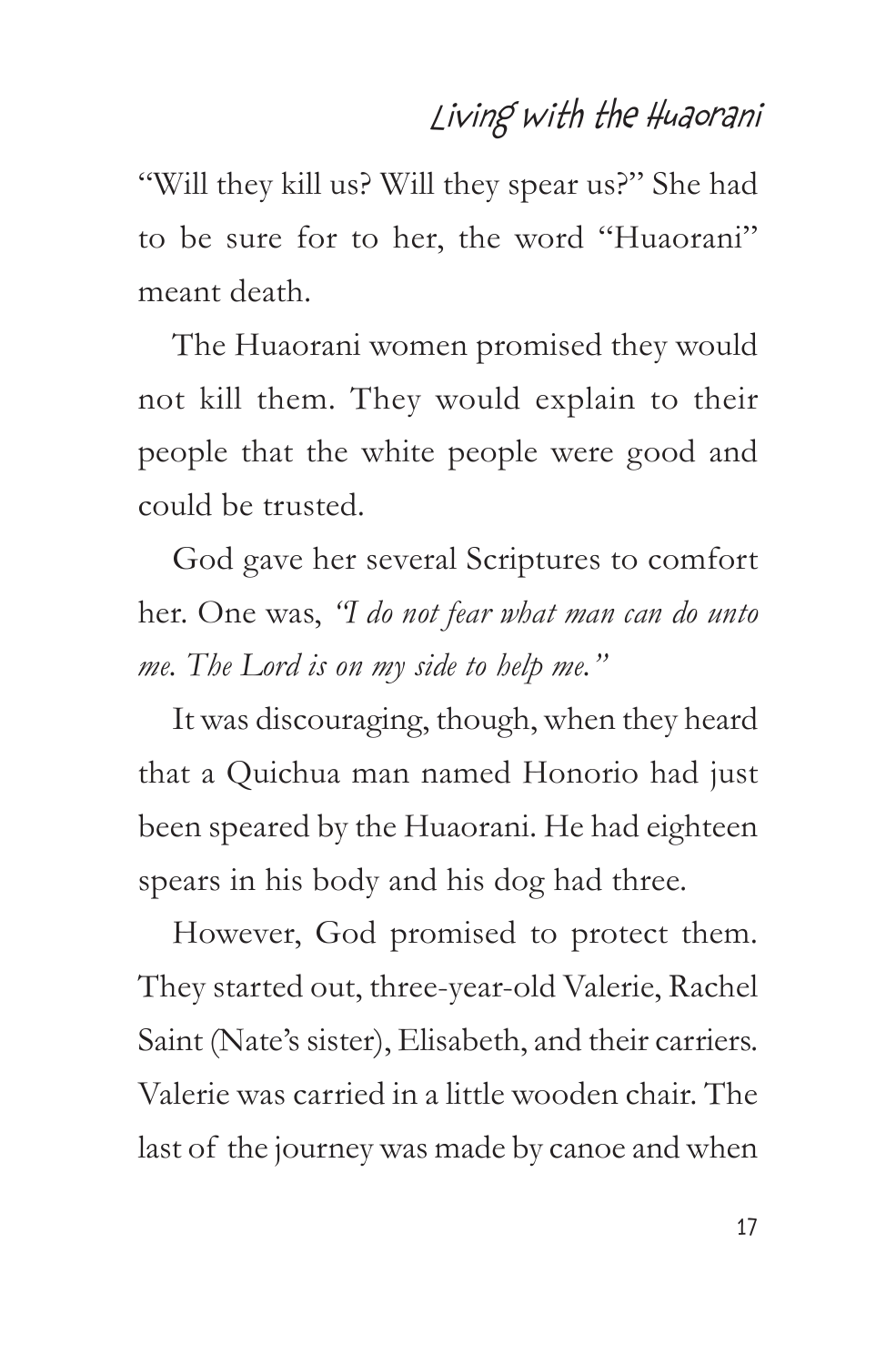they reached what was called the strong city, they saw people who wore no clothes. Their hair was cut straight across the forehead but long in the back. Their eyebrows had been plucked or shaved off. They were now in a dangerous place, but they were in the hands of God. He would not fail them.

The houses were only poles with leaf roofs and no walls. The Quichua, who had come with them, made Rachel and Elisabeth tables to work on since it was their goal to put the Huaorani language on paper. They even gave Elisabeth a nickname – Gikair – meaning "woodpecker." There was no furniture other than the table and Valerie's bed made from bamboo. Elisabeth slept in a hammock. This she could use as a bed, chair, or stool.

Each house had a fire going twenty-four hours a day. The Huaorani slept with their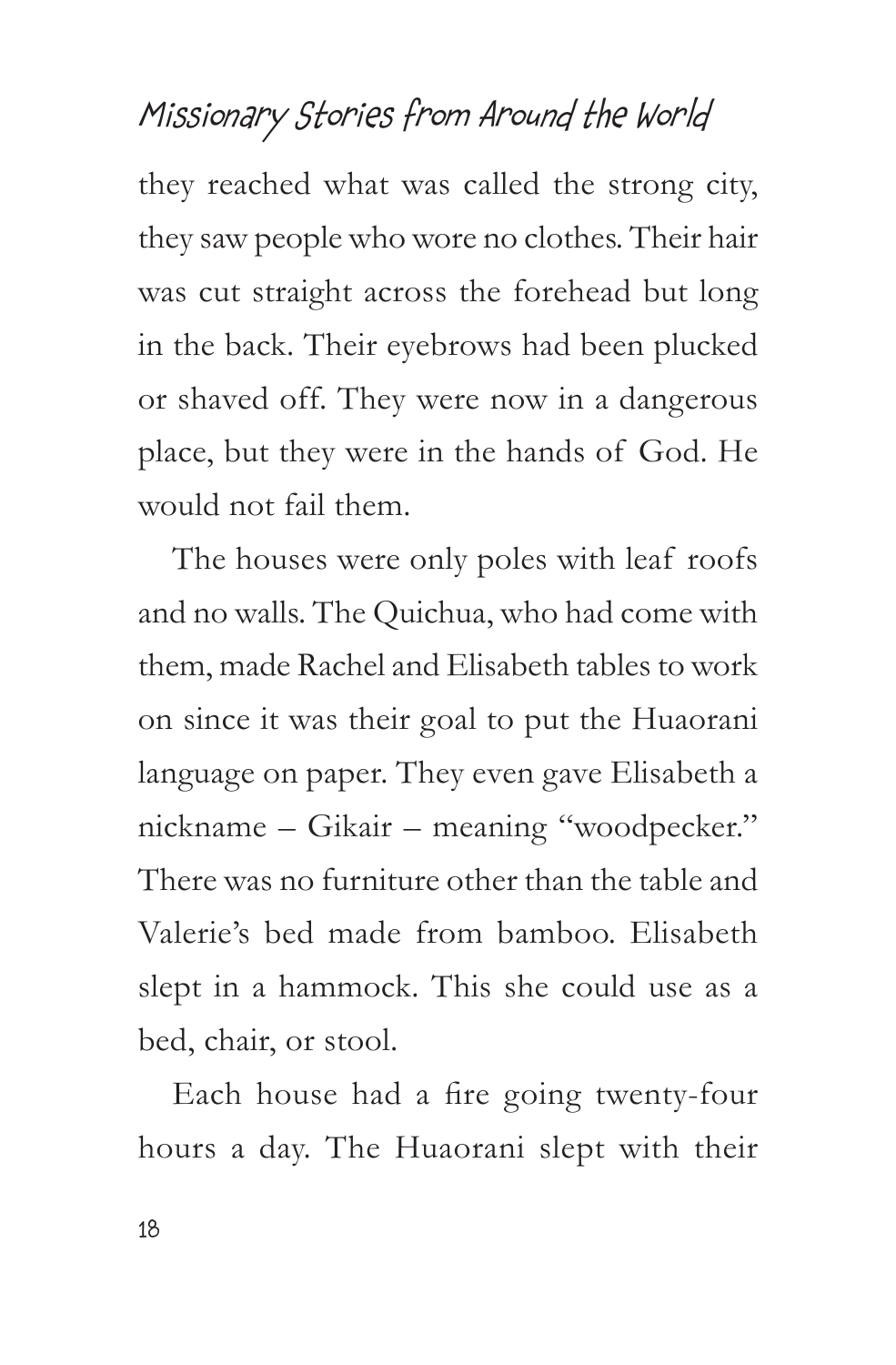feet near the fire, for the nights were chilly. You could even cook on the fires from your hammock, without ever getting up.

In the mornings, the men would go out hunting with their blowguns and spears. They hunted monkeys, squirrels, toucans, and parrots. Fish was also a great part of their diet. They had no stools but squatted and worked from the ground. They ate huge meals of cooked fish, plantain (a plant with leaves and tiny green flowers) and manioc (root vegetable). To smoke fish, they would collect green sticks and place them over the fire. Then they would put the fish on them, covering them with green leaves. When they cooked a monkey, they ate the tail, head, eyes, ears, and brain. A certain type of squirrel too was completely eaten, especially the stomach and whatever was in it.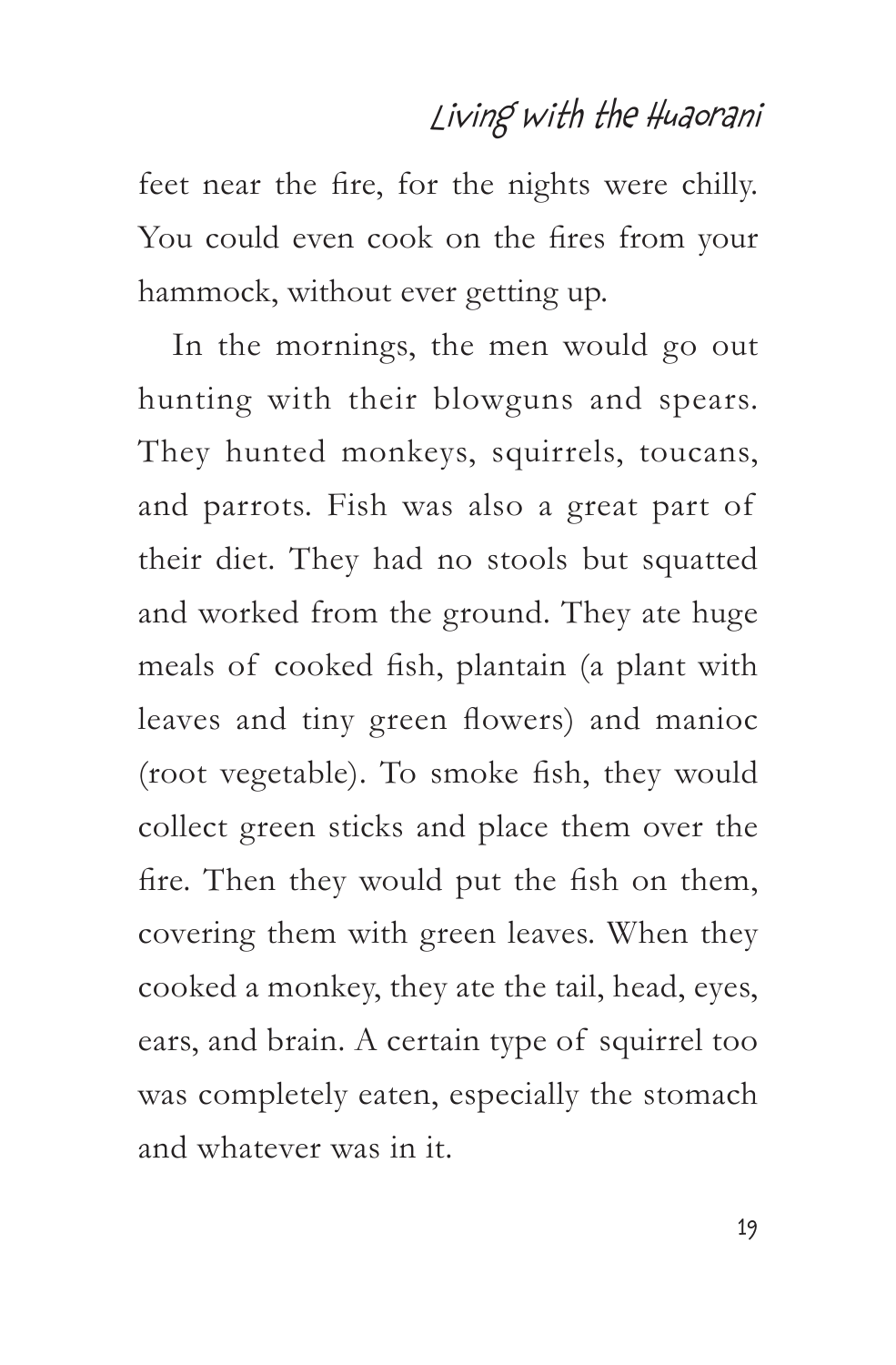Every spare moment was given to studying the language, trying to find ways to form it and then transform it into words. Sometimes, the backs of the white women hurt from sitting without support. Only little Valerie was totally happy and content. She had her bed, her doll, and its blanket. The Huaorani loved her and gave her lots of attention.

In return, she shared with the Huaorani her picture books, crayons and colouring books, and even the grown-up natives loved to colour. Valerie loved the jungle, her Indian playmates, and she never missed her toys.

They lived with the Huaorani for two years. Elisabeth got some of the language down on paper. Today, many of the Huaorani have accepted Christ and are now telling others about their wonderful Savior and Lord.